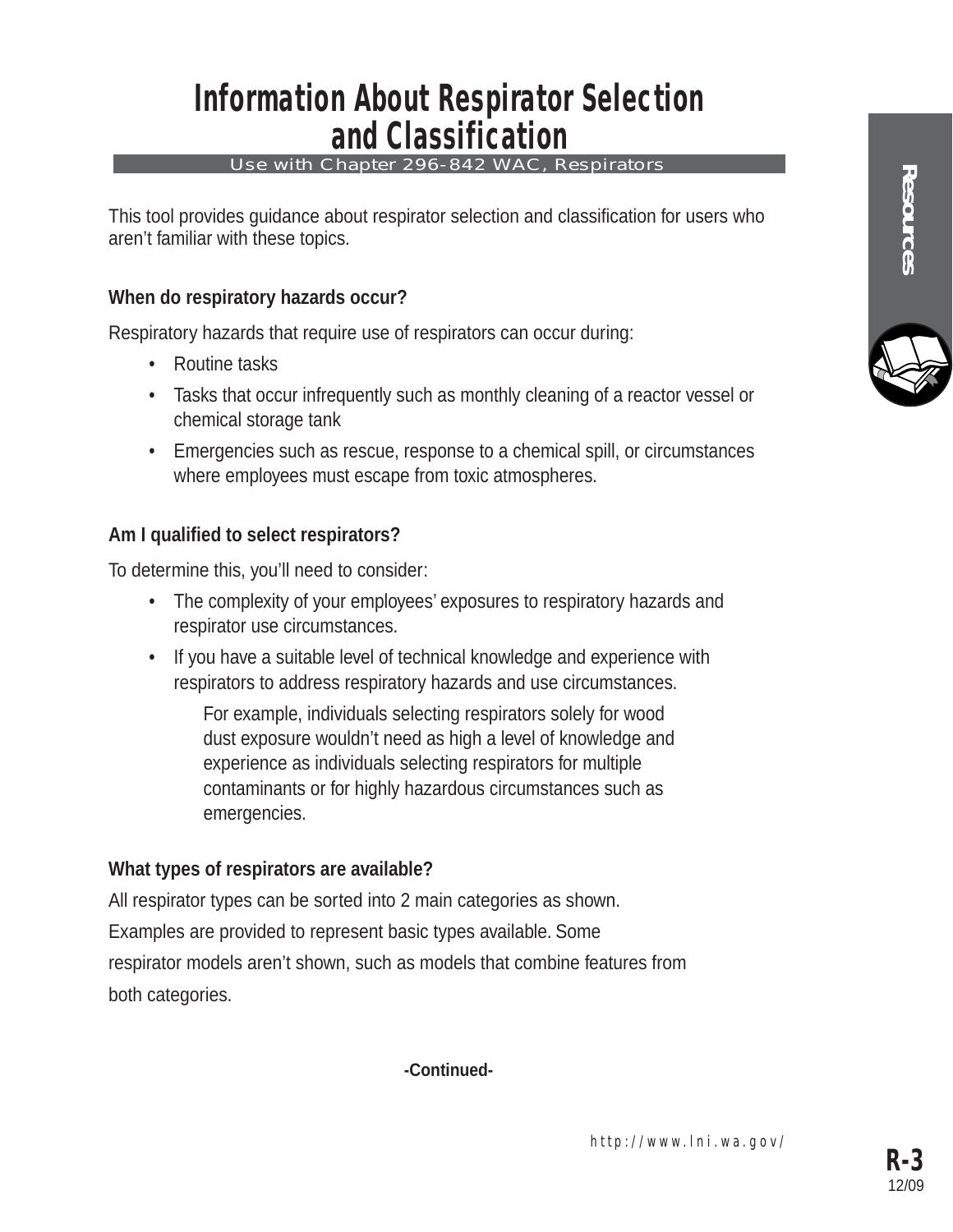### Information About Respirator Selection and Classification

Use with Chapter 296-842 WAC, Respirators

(Continued)



### **-Continued-**

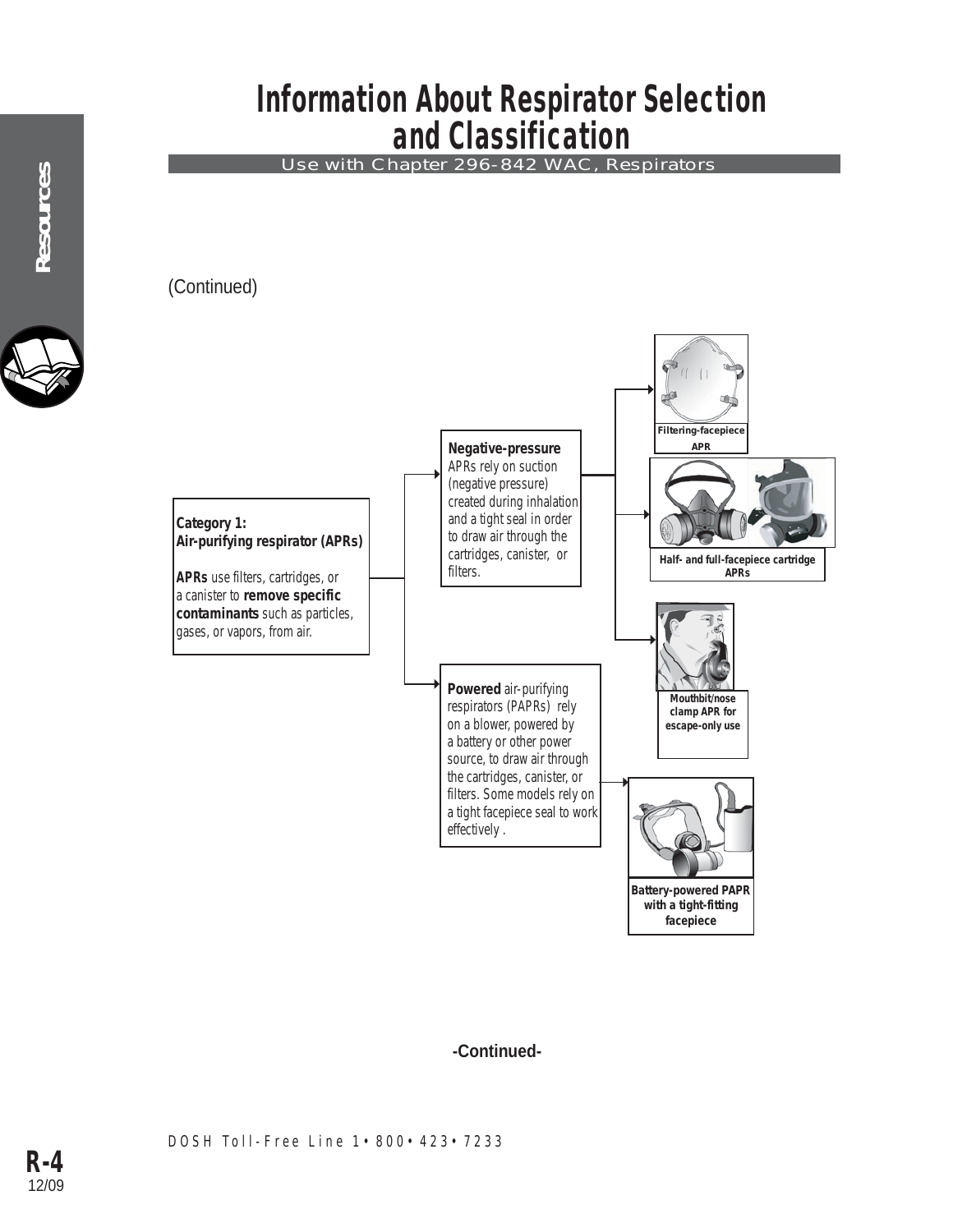## Information About Respirator Selection and Classification

Use with Chapter 296-842 WAC, Respirators

(Continued)



### **Where can I find more information about respirators and selection?**

Resources include:

- OSHA's Respiratory Protection Advisor. Visit www.osha.gov
- NIOSH's 1987 Decision Logic. Visit www.cdc.gov/niosh
- The Centers for Disease Control and Prevention (CDC).- Visit www.cdc.gov to find information on biological agents such as TB, hanta virus, psittacosis, avian flu, and anthrax
- Respirator manufacturers' on-line selection guides and other information. Visit www.lni. wa.gov/wisha and select the Respiratory Protection topic page to find a list of respirator manufacturers and website links
- The American National Standard for Respiratory Protection, ANSI Z88.2-1992, or most recent edition. - Visit www.ansi.org to find out how to obtain a copy or contact your local librarian for access.
- WISHA. Visit https://lni.wa.gov/safety-health/preventing-injuries-illnesses/requestconsultation/ for a list of WISHA consultants availablefor assistance.
- Experienced respirator distributors, and private industrial hygiene consulting services listed in your local phone book.